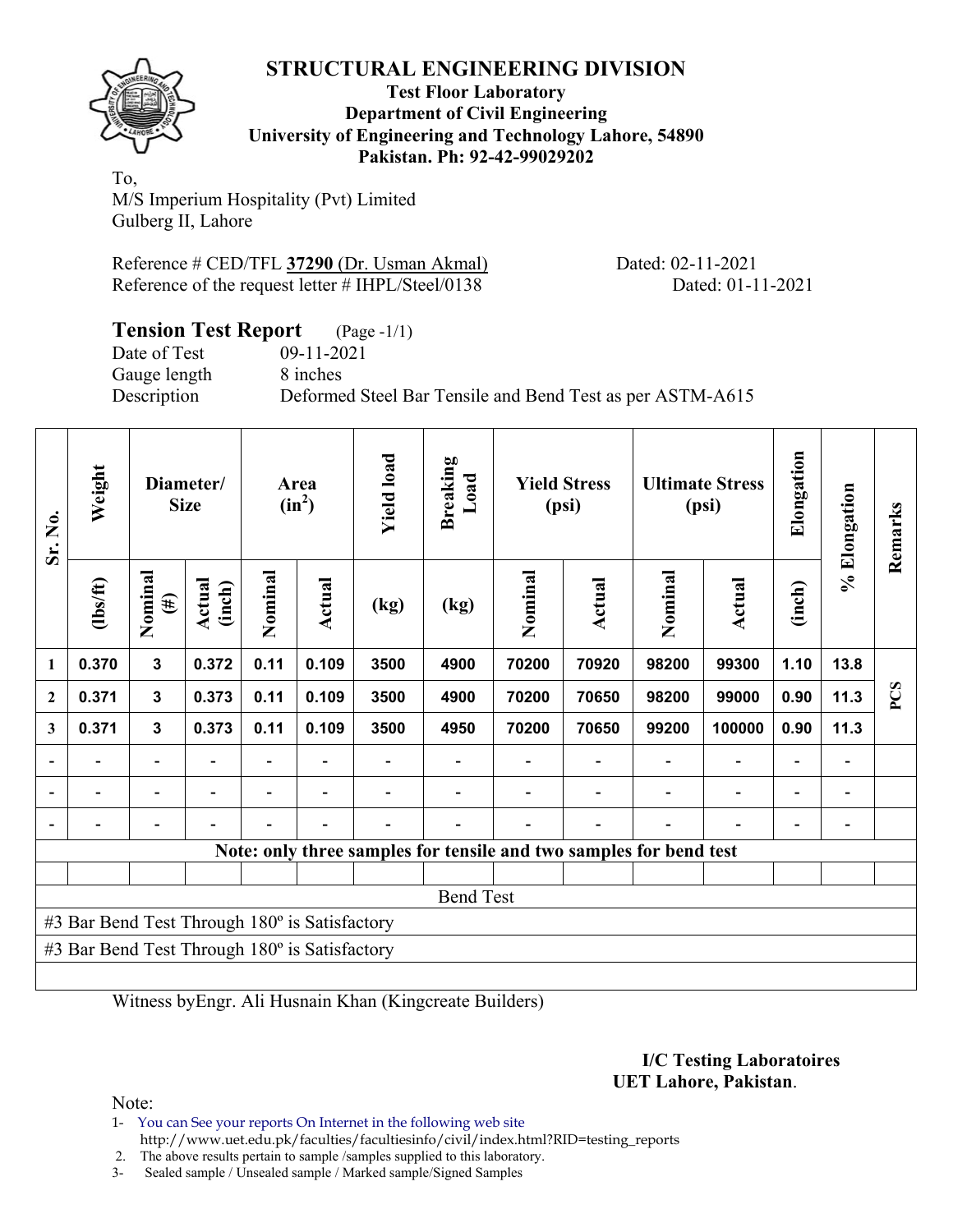

**Test Floor Laboratory Department of Civil Engineering University of Engineering and Technology Lahore, 54890 Pakistan. Ph: 92-42-99029202** 

Ref: CED/TFL/11/37305 Dated: 03-11-2021 Dated of Test: 09-11-2021

**To** 

# **Armt & Veh Gp C/O ASID Lahore Cantt Development of Modified Bailey Bridge**

## Subject: **- TEST RESULT REPORT FOR I SECTION FOR FLEXURE LOAD TEST** (Page – 1/4)

Reference to your letter no. AVG/C-25/2021/LID dated: 03/11/2021 on the above mentioned subject. One I-Section for Flexure load test as received by us has been tested and results are given below:

### **Sample No. 1 Rolled Section - A**

| Designation | ength<br>Total | Span<br>Test | ਮੂਤ<br>ਵਿ | Width<br>Flange W<br>(b <sub>f</sub> ) | Flange Thickness<br>(t <sub>f)</sub> | Thickness<br>$\mathbf{f}(\mathbf{t})$<br>Web | Load<br>*Yield | Applied<br>*Maximum<br>Load | Remarks                                         |
|-------------|----------------|--------------|-----------|----------------------------------------|--------------------------------------|----------------------------------------------|----------------|-----------------------------|-------------------------------------------------|
|             | cm             | cm           | mm        | mm                                     | mm                                   | mm                                           | kg             | kg                          |                                                 |
| I-Sec       | 76.20          | 66.00        | 77.90     | 38.10                                  | 6.70                                 | 5.30                                         | 5600           | 7200                        | No. fracture occurred<br>upto max. applied load |

\* Loading Condition Simply supported with point load at mid span.

**I/C Testing Laboratoires UET Lahore, Pakistan**.

- 1- You can See your reports On Internet in the following web site http://www.uet.edu.pk/faculties/facultiesinfo/civil/index.html?RID=testing\_reports
- 2. The above results pertain to sample /samples supplied to this laboratory.
- 3- Sealed sample / Unsealed sample / Marked sample/Signed Samples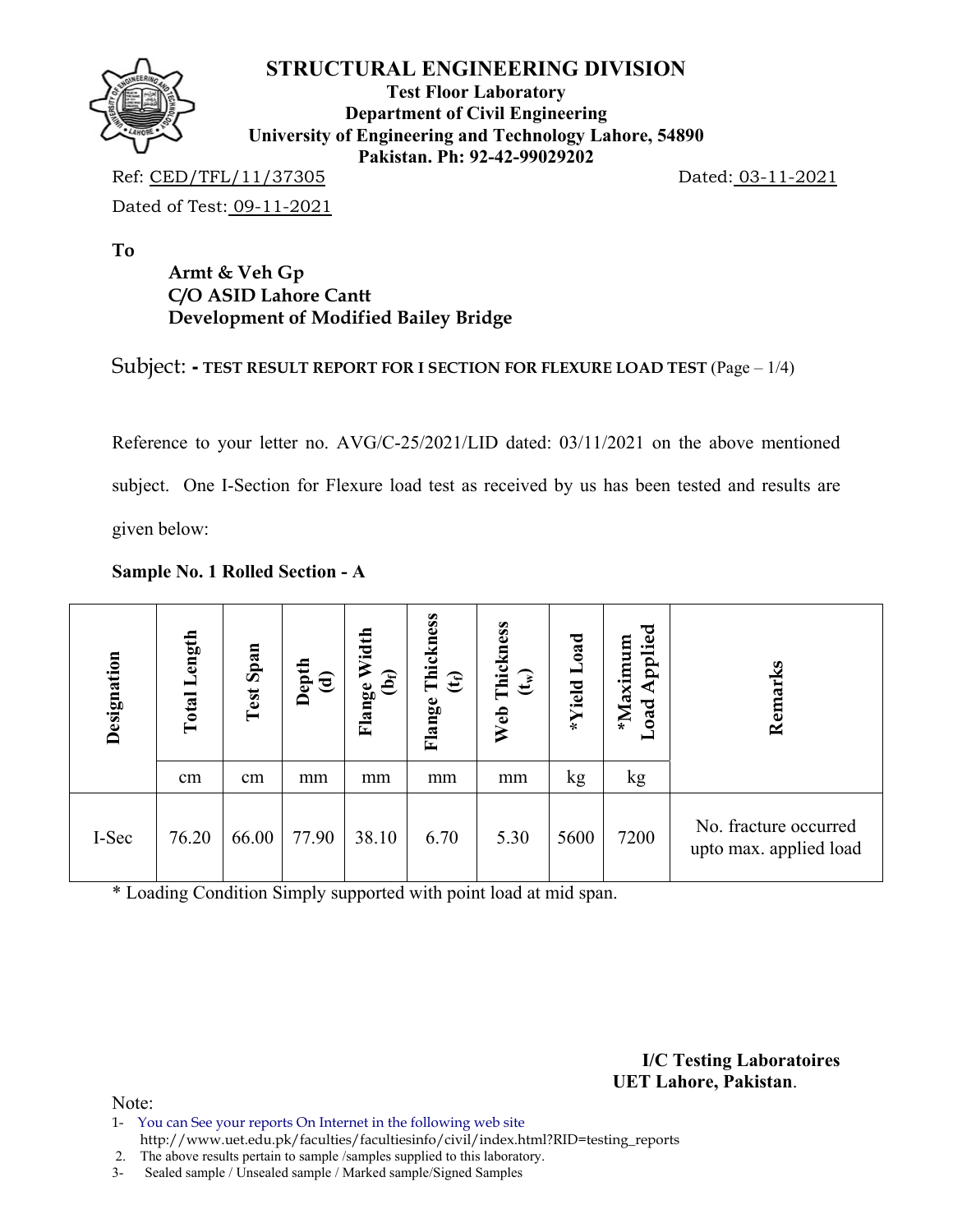

**Test Floor Laboratory Department of Civil Engineering University of Engineering and Technology Lahore, 54890 Pakistan. Ph: 92-42-99029202** 

Ref: CED/TFL/11/37305 Dated: 03-11-2021 Dated of Test: 09-11-2021

**To** 

**Armt & Veh Gp C/O ASID Lahore Cantt Development of Modified Bailey Bridge** 

Subject: **- TEST RESULT REPORT FOR I SECTION FOR FLEXURE LOAD TEST** (Page – 1/4)



## **Sample No. 1 Rolled Section - A**

**I/C Testing Laboratoires UET Lahore, Pakistan**.

- 1- You can See your reports On Internet in the following web site http://www.uet.edu.pk/faculties/facultiesinfo/civil/index.html?RID=testing\_reports
- 2. The above results pertain to sample /samples supplied to this laboratory.
- 3- Sealed sample / Unsealed sample / Marked sample/Signed Samples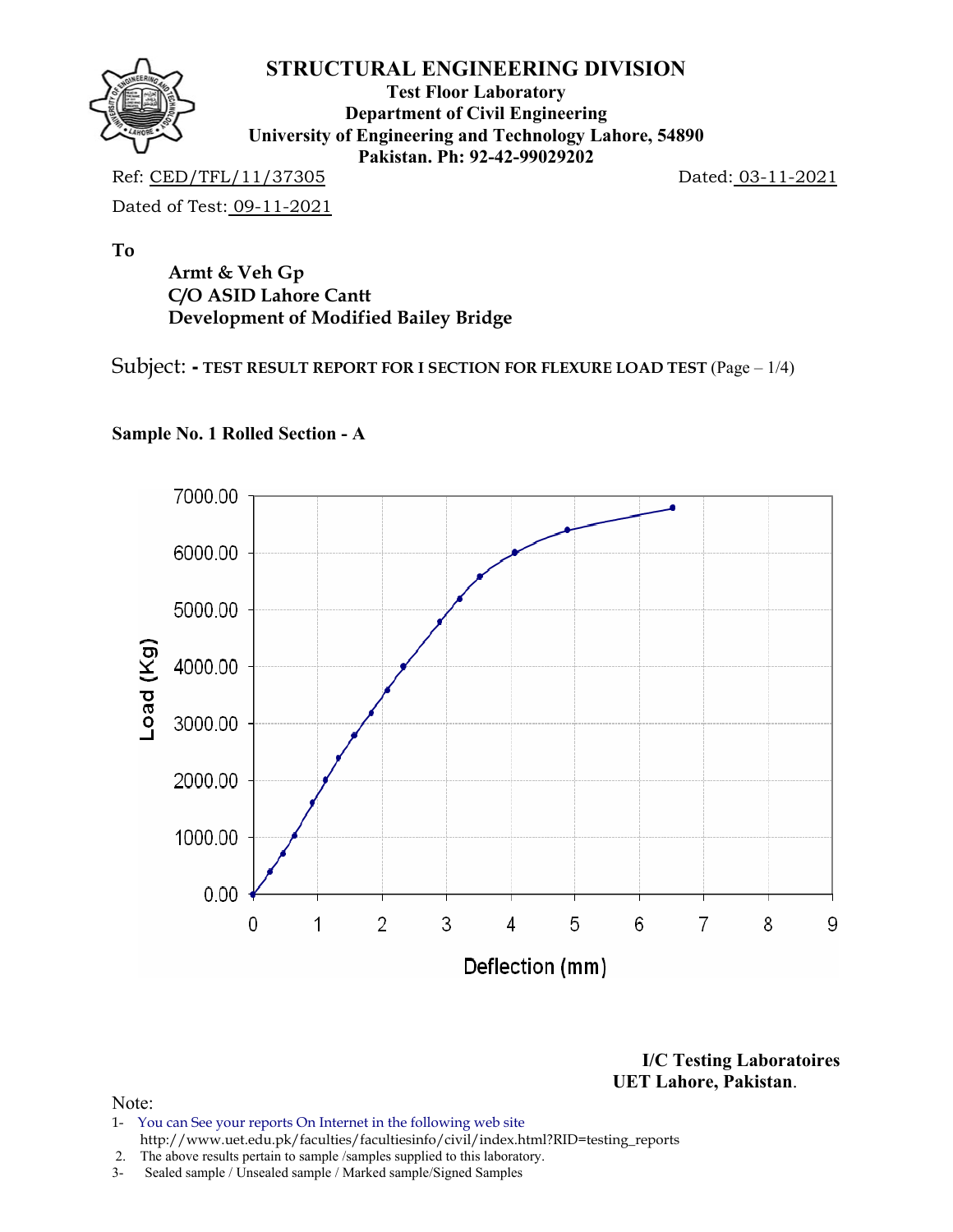

**Test Floor Laboratory Department of Civil Engineering University of Engineering and Technology Lahore, 54890 Pakistan. Ph: 92-42-99029202 Load-Deflection Curve - Specimen No. 1** 

Ref: CED/TFL/11/37305 Dated: 03-11-2021 Dated of Test: 09-11-2021

**To Armt & Veh Gp C/O ASID Lahore Cantt Development of Modified Bailey Bridge** 

Subject: **- TEST RESULT REPORT FOR I SECTION FOR FLEXURE LOAD TEST** (Page – 3/4)

Reference to your letter no. AVG/C-25/2021/LID dated: 03/11/2021 on the above mentioned subject. One I-Section for Flexure load test as received by us has been tested and results are given below:

### **Sample No. 2 Built in Section (Welded) – B**

| Designation | ength<br>Total | Span<br>Test | Depth<br>(d) | Width<br>වි<br>Flange | Thickness<br>$\mathfrak{E}$<br>Flange | Thickness<br>(t <sub>w</sub> )<br>Web | Load<br>*Yield | Applied<br>*Maximum<br>beo-<br>$\blacksquare$ | Remarks                                         |
|-------------|----------------|--------------|--------------|-----------------------|---------------------------------------|---------------------------------------|----------------|-----------------------------------------------|-------------------------------------------------|
|             | cm             | cm           | mm           | mm                    | mm                                    | mm                                    | kg             | kg                                            |                                                 |
| I-Sec       | 75.8           | 66.00        | 74.15        | 36.20                 | 6.00                                  | 7.20                                  | 4800           | 7200                                          | No. fracture occurred<br>upto max. applied load |

\* Loading Condition Simply supported with point load at mid span.

**I/C Testing Laboratoires UET Lahore, Pakistan**.

Note:

1- You can See your reports On Internet in the following web site http://www.uet.edu.pk/faculties/facultiesinfo/civil/index.html?RID=testing\_reports

2. The above results pertain to sample /samples supplied to this laboratory.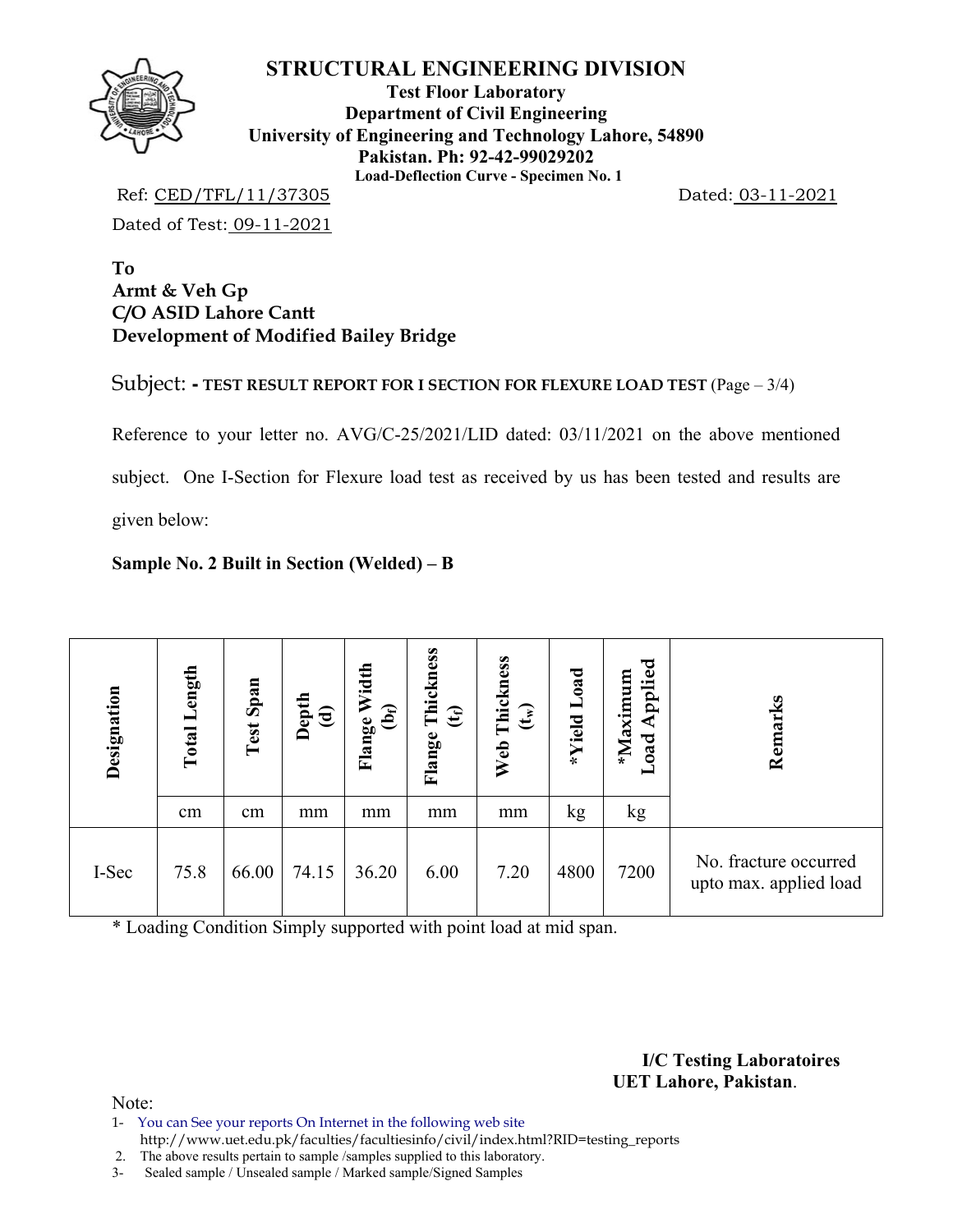

**Test Floor Laboratory Department of Civil Engineering University of Engineering and Technology Lahore, 54890 Pakistan. Ph: 92-42-99029202** 

Ref: CED/TFL/11/37305 Dated: 03-11-2021 Dated of Test: 09-11-2021

**To** 

**Armt & Veh Gp C/O ASID Lahore Cantt Development of Modified Bailey Bridge** 

Subject: **- TEST RESULT REPORT FOR I SECTION FOR FLEXURE LOAD TEST** (Page – 4/4)



# **Sample No. 2 Built in Section (Welded) – B**

 **Load-Deflection Curve - Specimen No. 2** 

**I/C Testing Laboratoires UET Lahore, Pakistan**.

- 1- You can See your reports On Internet in the following web site http://www.uet.edu.pk/faculties/facultiesinfo/civil/index.html?RID=testing\_reports
- 2. The above results pertain to sample /samples supplied to this laboratory.
- 3- Sealed sample / Unsealed sample / Marked sample/Signed Samples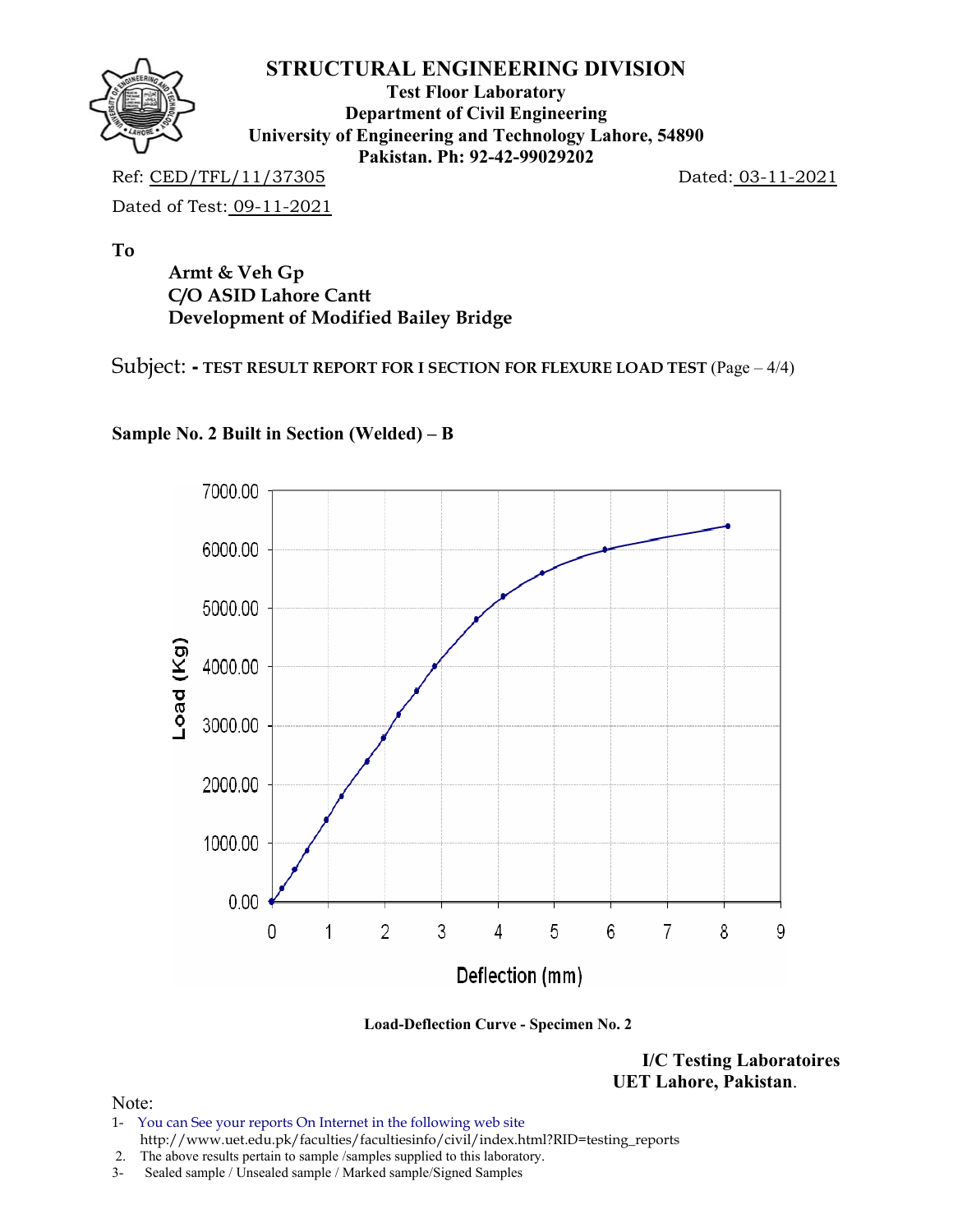

**Test Floor Laboratory Department of Civil Engineering University of Engineering and Technology Lahore, 54890 Pakistan. Ph: 92-42-99029202** 

Ref: CED/TFL/11/37308 Dated: 03-11-2021

Date of Test: 09-11-2021

**To, Resident Engineer NESPK Dualization of Swabi - Jehangira Road Left over Portion 11 km I/C Bridge on River Indud, Sub Head: Package-I, (Section 1, 2, 4 & 5)** 

# Subject: **- CALIBRATION OF HYDRAULIC JACK WITH PRESSURE GAUGE (MARK: TFL/11/37308)** (Page # 1/2)

Reference to your Letter No. 4266/103/PKHA/FM/102/17, Dated: 22/09/2021 on the subject cited above. One Hydraulic Jack No. 777 with Pressure Gauge No. EN 837-1 as received by us has been calibrated. The results are tabulated as under:

| <b>Total Range</b>       | Zero - | 6000 (Psi) |
|--------------------------|--------|------------|
| <b>Calibrated Range:</b> | Zero - | 1400 (Psi) |

| <b>Hydraulic Jack Reading (Psi)</b> | 200   | 400   | 600   | 800    | 1000   | 1200   | 1400   |
|-------------------------------------|-------|-------|-------|--------|--------|--------|--------|
| Calibrated Load (kg)                | 40000 | 62600 | 86800 | 109600 | 132800 | 156200 | 179400 |
| <b>Calibrated Pressure (Psi)</b>    | 267   | 418   | 580   | 732    | 887    | 1043   | 1198   |

The Ram Area of Jack =  $330.20$  in<sup>2</sup>



**I/C Testing Laboratoires UET Lahore, Pakistan**.

- 1- You can See your reports On Internet in the following web site http://www.uet.edu.pk/faculties/facultiesinfo/civil/index.html?RID=testing\_reports
- 2. The above results pertain to sample /samples supplied to this laboratory.
- 3- Sealed sample / Unsealed sample / Marked sample/Signed Samples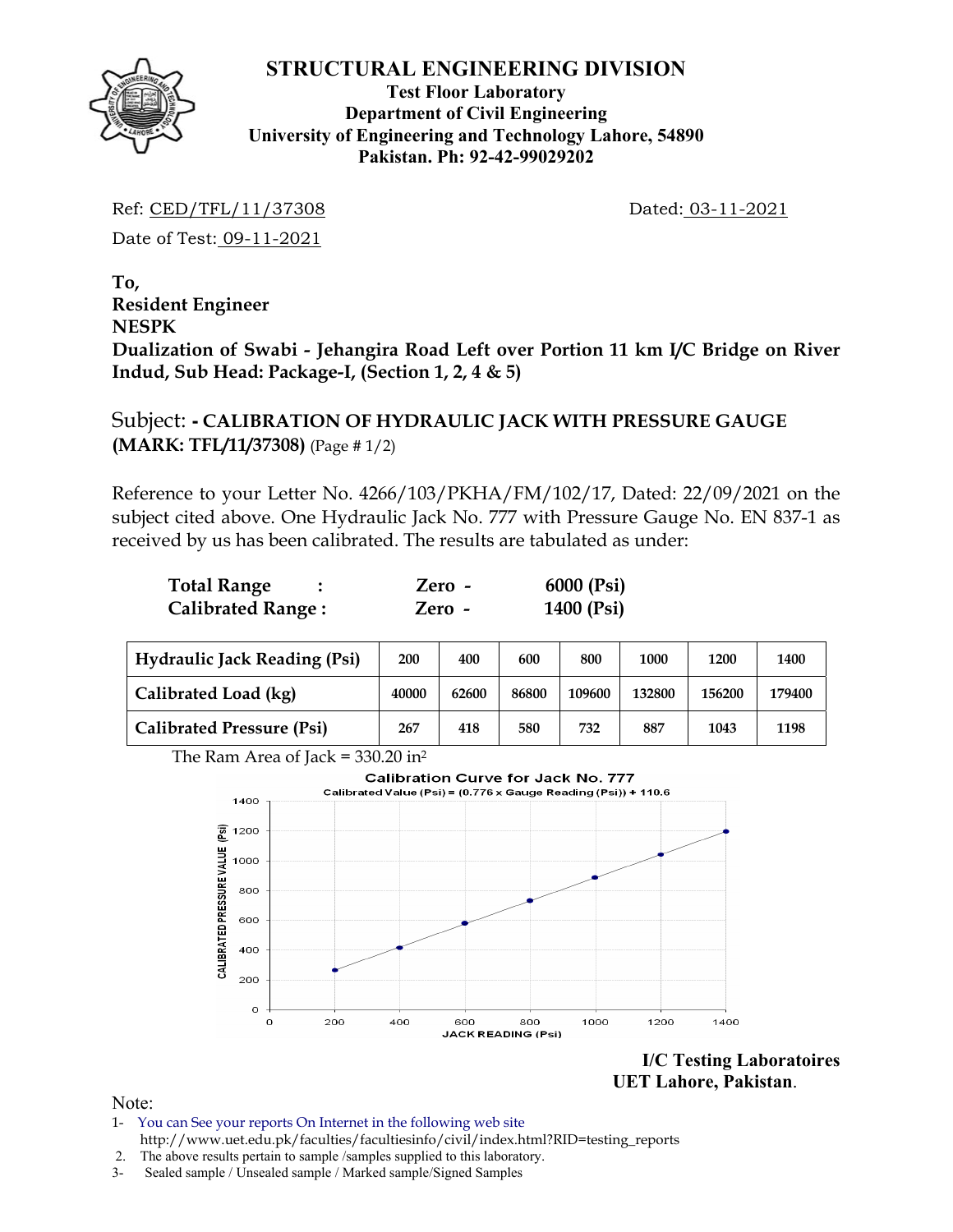

**Test Floor Laboratory Department of Civil Engineering University of Engineering and Technology Lahore, 54890 Pakistan. Ph: 92-42-99029202** 

Ref: CED/TFL/11/37308 Dated: 03-11-2021

Date of Test: 09-11-2021 **To, Resident Engineer** 

**NESPK** 

**Dualization of Swabi - Jehangira Road Left over Portion 11 km I/C Bridge on River Indud, Sub Head: Package-I, (Section 1, 2, 4 & 5)** 

Subject: **- CALIBRATION OF DIAL GAUGES (MARK: TFL/11/37308)** (Page # 2/2)

 Reference to your Letter No. 4266/103/PKHA/FM/102/17, Dated: 22/09/2021 on the subject cited above. Three Dial Gauges as received by us have been calibrated on standard calibration device. The results are tabulated as under.

| <b>Total Range</b>       |                                | $100$ (mm)<br>Zero -            |                                         |  |  |  |  |  |
|--------------------------|--------------------------------|---------------------------------|-----------------------------------------|--|--|--|--|--|
| <b>Calibrated Range:</b> |                                | $30$ (mm)<br>Zero -             |                                         |  |  |  |  |  |
| <b>Standard</b>          |                                | <b>Dial Gauge Readings</b>      |                                         |  |  |  |  |  |
| <b>Reading</b>           | Dial Gauge No. I<br>(GE146633) | Dial Gauge No.<br>II (GE146635) | Dial Gauge No.<br><b>III</b> (GE146632) |  |  |  |  |  |
| 200                      | 192                            | 196                             | 198                                     |  |  |  |  |  |
| 400                      | 392                            | 395                             | 398                                     |  |  |  |  |  |
| 600                      | 592                            | 595                             | 597                                     |  |  |  |  |  |
| 800                      | 792                            | 796                             | 799                                     |  |  |  |  |  |
| 1000                     | 992                            | 995                             | 996                                     |  |  |  |  |  |
| 1200                     | 1191                           | 1195                            | 1195                                    |  |  |  |  |  |
| 1400                     | 1391                           | 1394                            | 1396                                    |  |  |  |  |  |
| 1600                     | 1591                           | 1594                            | 1597                                    |  |  |  |  |  |
| 1800                     | 1791                           | 1794                            | 1796                                    |  |  |  |  |  |
| 2000                     | 1992                           | 1994                            | 1996                                    |  |  |  |  |  |
| 2200                     | 2191                           | 2194                            | 2198                                    |  |  |  |  |  |
| 2400                     | 2391                           | 2393                            | 2396                                    |  |  |  |  |  |
| 2600                     | 2591                           | 2593                            | 2597                                    |  |  |  |  |  |
| 2800                     | 2791                           | 2793                            | 2797                                    |  |  |  |  |  |
| 3000                     | 2992                           | 2993                            | 2996                                    |  |  |  |  |  |

**I/C Testing Laboratoires UET Lahore, Pakistan**.

Note:

1- You can See your reports On Internet in the following web site http://www.uet.edu.pk/faculties/facultiesinfo/civil/index.html?RID=testing\_reports

2. The above results pertain to sample /samples supplied to this laboratory.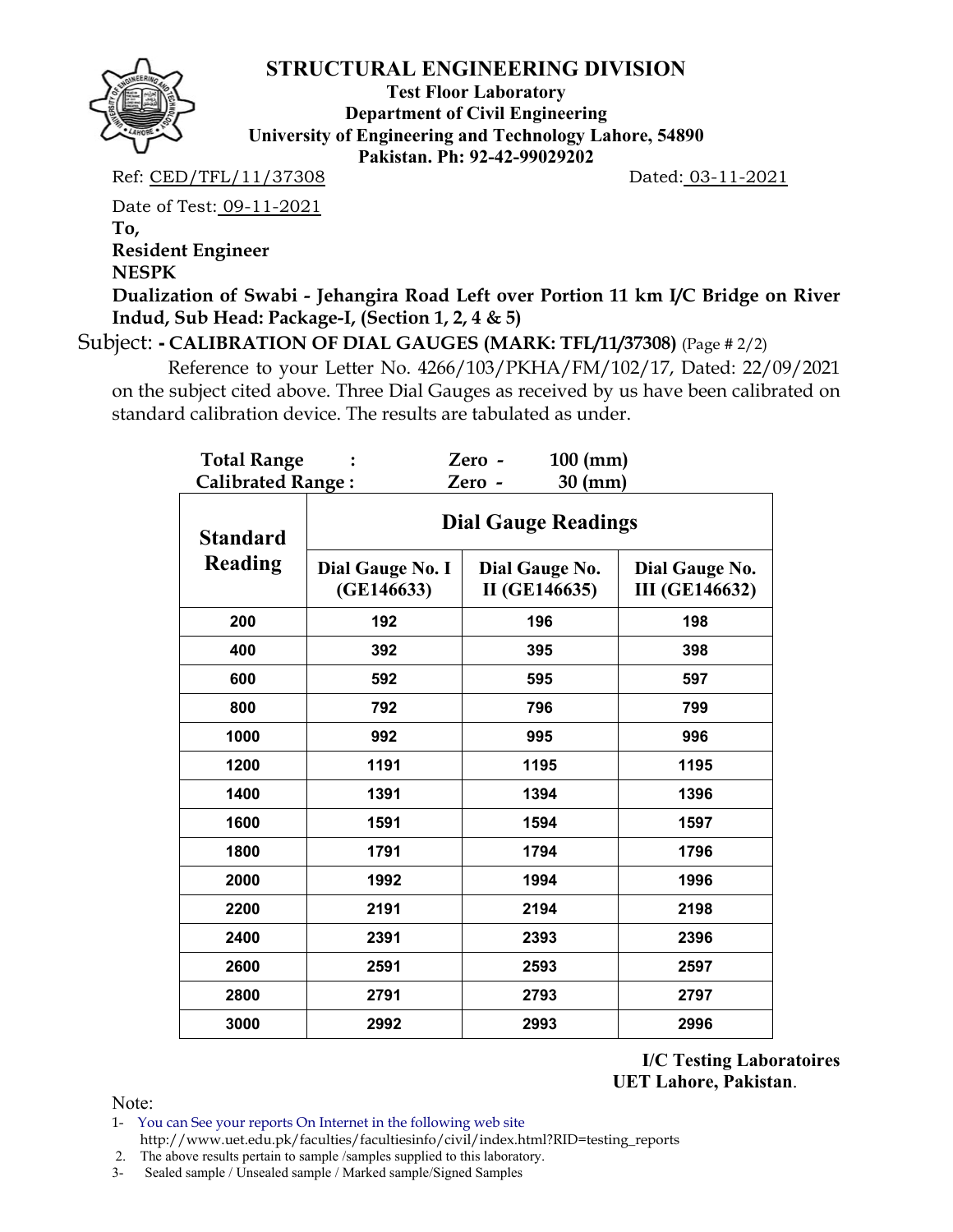

### **Test Floor Laboratory Department of Civil Engineering University of Engineering and Technology Lahore, 54890 Pakistan. Ph: 92-42-99029202**

To, Resident Engineer

AZ Engineering Associates

Construction of Multi Purpose Complex (MPC), Building (Phase-I) at Quaid-e-Azam Business Park (QABP) on M-2 Motorway, Sheikhupura

| Reference # CED/TFL 37316 (Dr. Usman Akmal)          | Dated: 05-11-2021 |
|------------------------------------------------------|-------------------|
| Reference of the request letter $\# RE/AZEA/MPC-119$ | Dated: 26-10-2021 |

# **Tension Test Report** (Page -1/1)

Date of Test 09-11-2021 Gauge length 8 inches

Description Deformed Steel Bar Tensile and Bend Test as per ASTM-A615

| Sr. No.        | Weight                                        | Diameter/<br><b>Size</b> |                  |         |                |      | Area<br>$(in^2)$ | <b>Yield load</b> | <b>Breaking</b><br>Load                                         |                | <b>Yield Stress</b><br>(psi) |                | <b>Ultimate Stress</b><br>(psi) | Elongation | % Elongation | Remarks |
|----------------|-----------------------------------------------|--------------------------|------------------|---------|----------------|------|------------------|-------------------|-----------------------------------------------------------------|----------------|------------------------------|----------------|---------------------------------|------------|--------------|---------|
|                | $\frac{2}{10}$                                | Nominal<br>$(\#)$        | Actual<br>(inch) | Nominal | <b>Actual</b>  | (kg) | (kg)             | Nominal           | <b>Actual</b>                                                   | Nominal        | <b>Actual</b>                | (inch)         |                                 |            |              |         |
| 1              | 0.358                                         | $\mathbf{3}$             | 0.366            | 0.11    | 0.105          | 3100 | 4800             | 62200             | 64890                                                           | 96200          | 100500                       | 1.40           | 17.5                            |            |              |         |
| $\mathbf{2}$   | 0.361                                         | $\mathbf{3}$             | 0.368            | 0.11    | 0.106          | 3200 | 4800             | 64200             | 66440                                                           | 96200          | 99700                        | 1.50           | 18.8                            | F.S.L      |              |         |
|                | $\blacksquare$                                | $\blacksquare$           |                  | Ξ.      | $\blacksquare$ |      | $\blacksquare$   | ۰                 |                                                                 | $\blacksquare$ | $\blacksquare$               | $\blacksquare$ | ۰                               |            |              |         |
|                |                                               | $\blacksquare$           | -                | ٠       | ۰              |      |                  | $\blacksquare$    |                                                                 |                | $\blacksquare$               | $\blacksquare$ | $\blacksquare$                  |            |              |         |
|                |                                               | ۰                        |                  |         |                |      |                  |                   |                                                                 |                | ٠                            | $\blacksquare$ | $\blacksquare$                  |            |              |         |
| $\overline{a}$ |                                               | ۰                        |                  |         |                |      |                  |                   |                                                                 |                |                              |                | ۰                               |            |              |         |
|                |                                               |                          |                  |         |                |      |                  |                   | Note: only two samples for tensile and one sample for bend test |                |                              |                |                                 |            |              |         |
|                |                                               |                          |                  |         |                |      |                  |                   |                                                                 |                |                              |                |                                 |            |              |         |
|                |                                               |                          |                  |         |                |      | <b>Bend Test</b> |                   |                                                                 |                |                              |                |                                 |            |              |         |
|                | #3 Bar Bend Test Through 180° is Satisfactory |                          |                  |         |                |      |                  |                   |                                                                 |                |                              |                |                                 |            |              |         |
|                |                                               |                          |                  |         |                |      |                  |                   |                                                                 |                |                              |                |                                 |            |              |         |
|                |                                               |                          |                  |         |                |      |                  |                   |                                                                 |                |                              |                |                                 |            |              |         |

**I/C Testing Laboratoires UET Lahore, Pakistan**.

Note:

1- You can See your reports On Internet in the following web site http://www.uet.edu.pk/faculties/facultiesinfo/civil/index.html?RID=testing\_reports

2. The above results pertain to sample /samples supplied to this laboratory.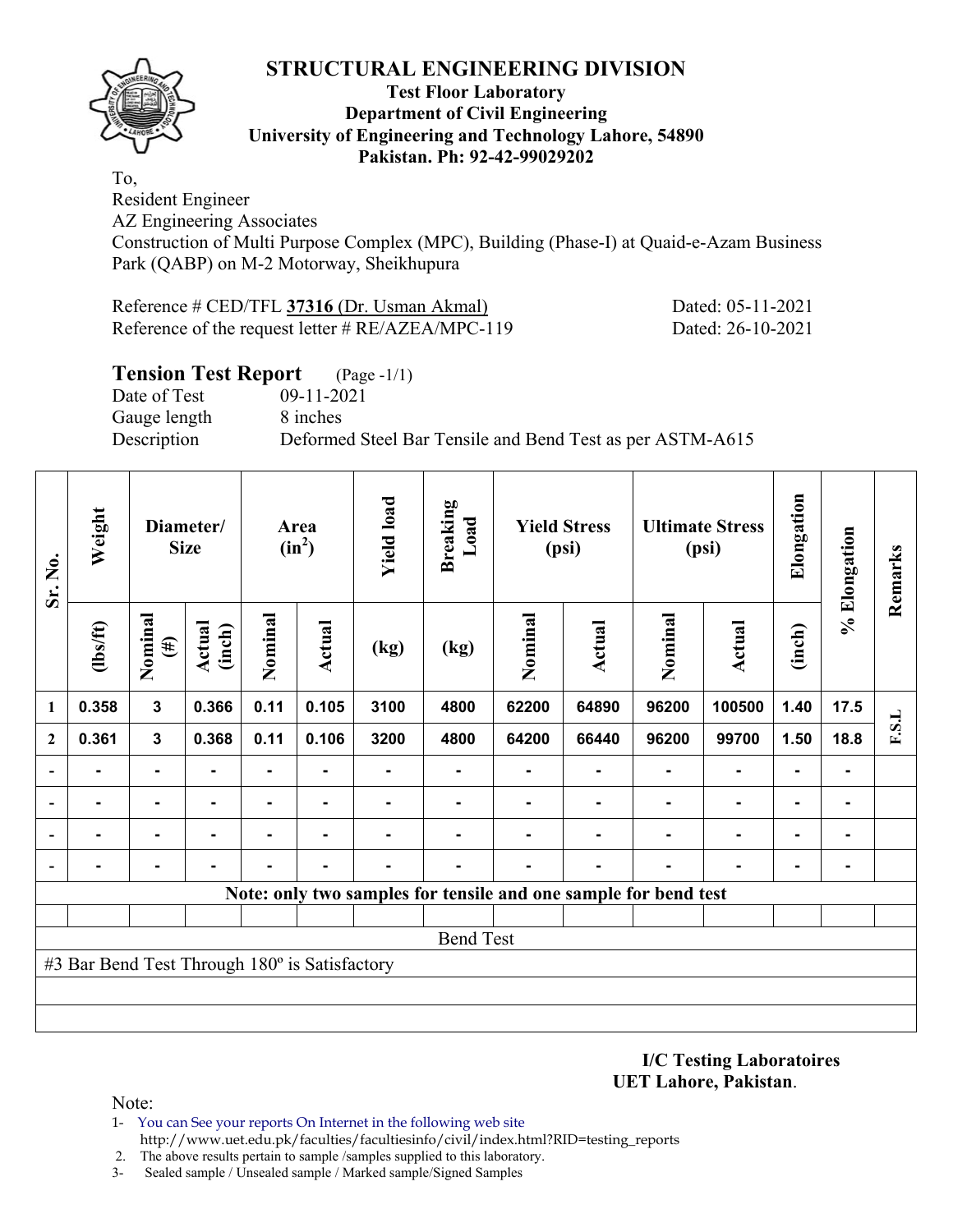

### **Test Floor Laboratory Department of Civil Engineering University of Engineering and Technology Lahore, 54890 Pakistan. Ph: 92-42-99029202**

To, M/S Ittefaq Building Solution (Pvt) Ltd. Lahore (Head Office Extension, Kohat Cement Company Limited, Gulberg, Lahore)

| Reference # CED/TFL 37317 (Dr. Usman Akmal)             | Dated: 05-11-2021 |
|---------------------------------------------------------|-------------------|
| Reference of the request letter # IBS/Kohat Cement/ST01 | Dated: 05-11-2021 |

# **Tension Test Report** (Page -1/1)

Date of Test 09-11-2021 Gauge length 8 inches Description Deformed Steel Bar Tensile and Bend Test as per ASTM-A615

| Sr. No.                  | Weight                                        |                   | Diameter/<br><b>Size</b> |                | Area<br>$(in^2)$ | <b>Yield load</b> | <b>Breaking</b><br>Load |                                                                  | Elongation<br><b>Yield Stress</b><br><b>Ultimate Stress</b><br>(psi)<br>(psi) |         |                |        | % Elongation   | Remarks |
|--------------------------|-----------------------------------------------|-------------------|--------------------------|----------------|------------------|-------------------|-------------------------|------------------------------------------------------------------|-------------------------------------------------------------------------------|---------|----------------|--------|----------------|---------|
|                          | $\frac{2}{10}$                                | Nominal<br>$(\#)$ | Actual<br>(inch)         | Nominal        | Actual           | (kg)              | (kg)                    | Nominal                                                          | <b>Actual</b>                                                                 | Nominal | Actual         | (inch) |                |         |
| 1                        | 0.383                                         | 3                 | 0.378                    | 0.11           | 0.112            | 3600              | 4700                    | 72200                                                            | 70570                                                                         | 94200   | 92200          | 0.80   | 10.0           |         |
| $\mathbf{2}$             | 0.388                                         | $\mathbf{3}$      | 0.381                    | 0.11           | 0.114            | 4200              | 5200                    | 84200                                                            | 81240                                                                         | 104200  | 100600         | 0.90   | 11.3           |         |
| $\overline{\phantom{0}}$ |                                               |                   |                          |                |                  |                   |                         |                                                                  |                                                                               |         |                |        |                |         |
| $\overline{\phantom{a}}$ |                                               | $\blacksquare$    |                          |                |                  |                   |                         |                                                                  |                                                                               |         |                |        | ۰.             |         |
|                          |                                               | $\blacksquare$    |                          | $\blacksquare$ |                  |                   |                         |                                                                  |                                                                               |         | $\blacksquare$ |        | ۰              |         |
|                          |                                               | $\blacksquare$    |                          |                |                  |                   |                         |                                                                  |                                                                               |         |                |        | $\blacksquare$ |         |
|                          |                                               |                   |                          |                |                  |                   |                         | Note: only two samples for tensile and two samples for bend test |                                                                               |         |                |        |                |         |
|                          |                                               |                   |                          |                |                  |                   |                         |                                                                  |                                                                               |         |                |        |                |         |
|                          |                                               |                   |                          |                |                  |                   | <b>Bend Test</b>        |                                                                  |                                                                               |         |                |        |                |         |
|                          | #3 Bar Bend Test Through 180° is Satisfactory |                   |                          |                |                  |                   |                         |                                                                  |                                                                               |         |                |        |                |         |
|                          | #3 Bar Bend Test Through 180° is Satisfactory |                   |                          |                |                  |                   |                         |                                                                  |                                                                               |         |                |        |                |         |
|                          |                                               |                   |                          |                |                  |                   |                         |                                                                  |                                                                               |         |                |        |                |         |

**I/C Testing Laboratoires UET Lahore, Pakistan**.

Note:

1- You can See your reports On Internet in the following web site http://www.uet.edu.pk/faculties/facultiesinfo/civil/index.html?RID=testing\_reports

2. The above results pertain to sample /samples supplied to this laboratory.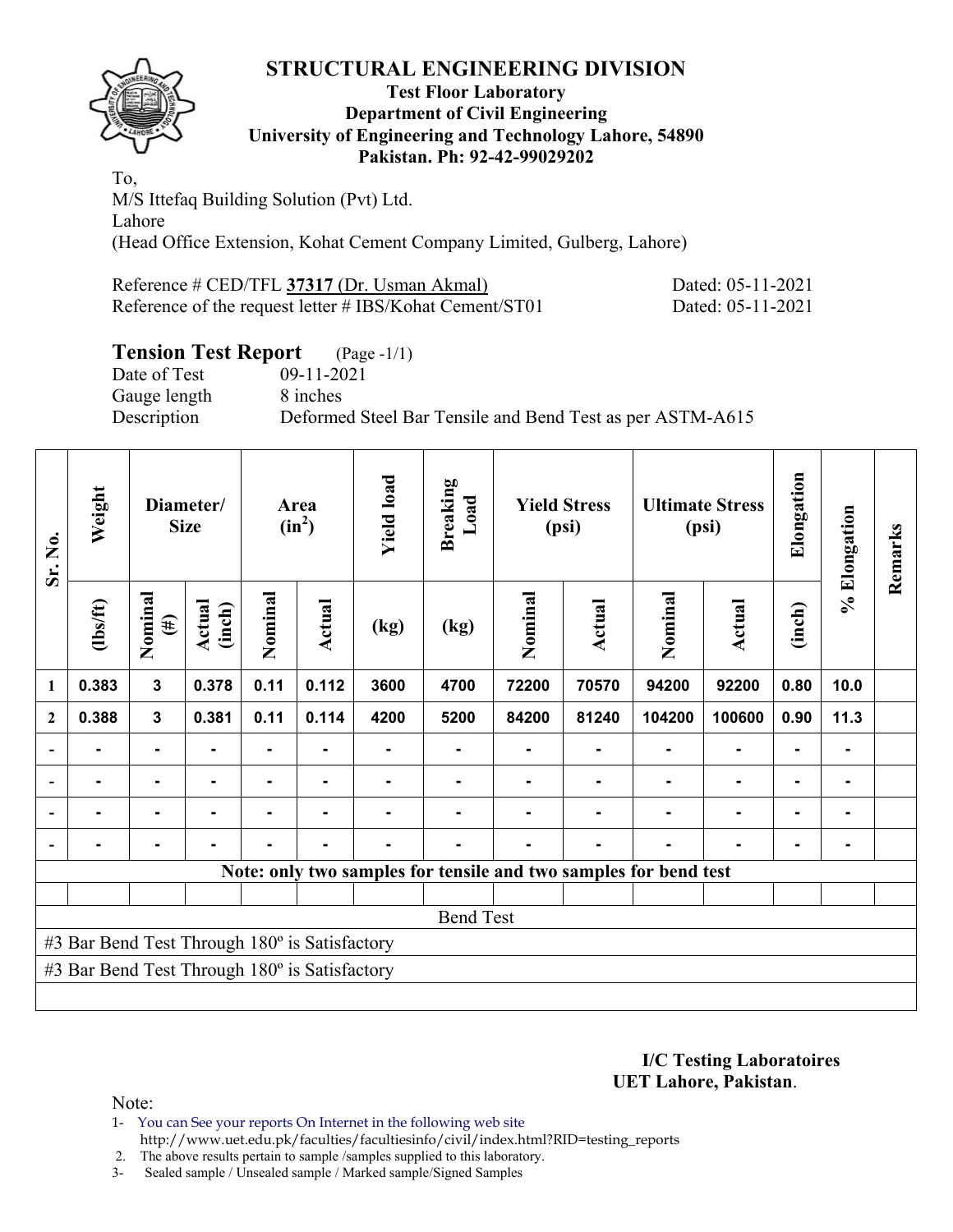

### **Test Floor Laboratory Department of Civil Engineering University of Engineering and Technology Lahore, 54890 Pakistan. Ph: 92-42-99029202**

To, Chief Resident Engineer MM Pajistan (Pvt) Ltd Kachhi Canal Project – Construction of Main Canal and Distribution System (Earth Work, Structures and Lining of Main Canal & Distributaries)

| Reference # CED/TFL 37320 (Dr. Usman Akmal)                 | Dated: 08-11-2021 |
|-------------------------------------------------------------|-------------------|
| Reference of the request letter # $KCP/CRE/KC6B(3R)/UET/25$ | Dated: 05-11-2021 |

## **Tension Test Report** (Page -1/1)

Date of Test 09-11-2021 Gauge length 8 inches

Description Deformed Steel Bar Tensile and Bend Test as per ASTM-A615

| Sr. No.      | Weight<br>Diameter/<br><b>Size</b>            |                   |                  |                | Area<br>$(in^2)$ | <b>Yield load</b><br><b>Breaking</b><br>Load |                  | <b>Yield Stress</b><br>(psi) |               | <b>Ultimate Stress</b><br>(psi)                                 |                | Elongation     | % Elongation   | Remarks |
|--------------|-----------------------------------------------|-------------------|------------------|----------------|------------------|----------------------------------------------|------------------|------------------------------|---------------|-----------------------------------------------------------------|----------------|----------------|----------------|---------|
|              | $\frac{2}{10}$                                | Nominal<br>$(\#)$ | Actual<br>(inch) | Nominal        | <b>Actual</b>    | (kg)                                         | (kg)             | Nominal                      | <b>Actual</b> | Nominal                                                         | <b>Actual</b>  | (inch)         |                |         |
| 1            | 0.371                                         | $\mathbf 3$       | 0.373            | 0.11           | 0.109            | 3400                                         | 5100             | 68200                        | 68630         | 102200                                                          | 103000         | 1.20           | 15.0           |         |
| $\mathbf{2}$ | 0.373                                         | $\mathbf{3}$      | 0.374            | 0.11           | 0.110            | 3300                                         | 5000             | 66200                        | 66350         | 100200                                                          | 100600         | 1.20           | 15.0           | Nomee   |
|              |                                               | $\blacksquare$    |                  | $\blacksquare$ | ۰                |                                              | ۰                | ۰                            |               | $\blacksquare$                                                  | $\blacksquare$ | $\blacksquare$ | $\blacksquare$ |         |
|              |                                               | ۰                 |                  |                |                  |                                              |                  |                              |               |                                                                 |                | $\blacksquare$ | $\blacksquare$ |         |
|              |                                               | ۰                 |                  |                |                  |                                              |                  |                              |               |                                                                 |                |                | $\blacksquare$ |         |
|              |                                               |                   |                  |                |                  |                                              |                  |                              |               |                                                                 |                |                | $\blacksquare$ |         |
|              |                                               |                   |                  |                |                  |                                              |                  |                              |               | Note: only two samples for tensile and one sample for bend test |                |                |                |         |
|              |                                               |                   |                  |                |                  |                                              |                  |                              |               |                                                                 |                |                |                |         |
|              |                                               |                   |                  |                |                  |                                              | <b>Bend Test</b> |                              |               |                                                                 |                |                |                |         |
|              | #3 Bar Bend Test Through 180° is Satisfactory |                   |                  |                |                  |                                              |                  |                              |               |                                                                 |                |                |                |         |
|              |                                               |                   |                  |                |                  |                                              |                  |                              |               |                                                                 |                |                |                |         |
|              |                                               |                   |                  |                |                  |                                              |                  |                              |               |                                                                 |                |                |                |         |

**I/C Testing Laboratoires UET Lahore, Pakistan**.

- 1- You can See your reports On Internet in the following web site http://www.uet.edu.pk/faculties/facultiesinfo/civil/index.html?RID=testing\_reports
- 2. The above results pertain to sample /samples supplied to this laboratory.
- 3- Sealed sample / Unsealed sample / Marked sample/Signed Samples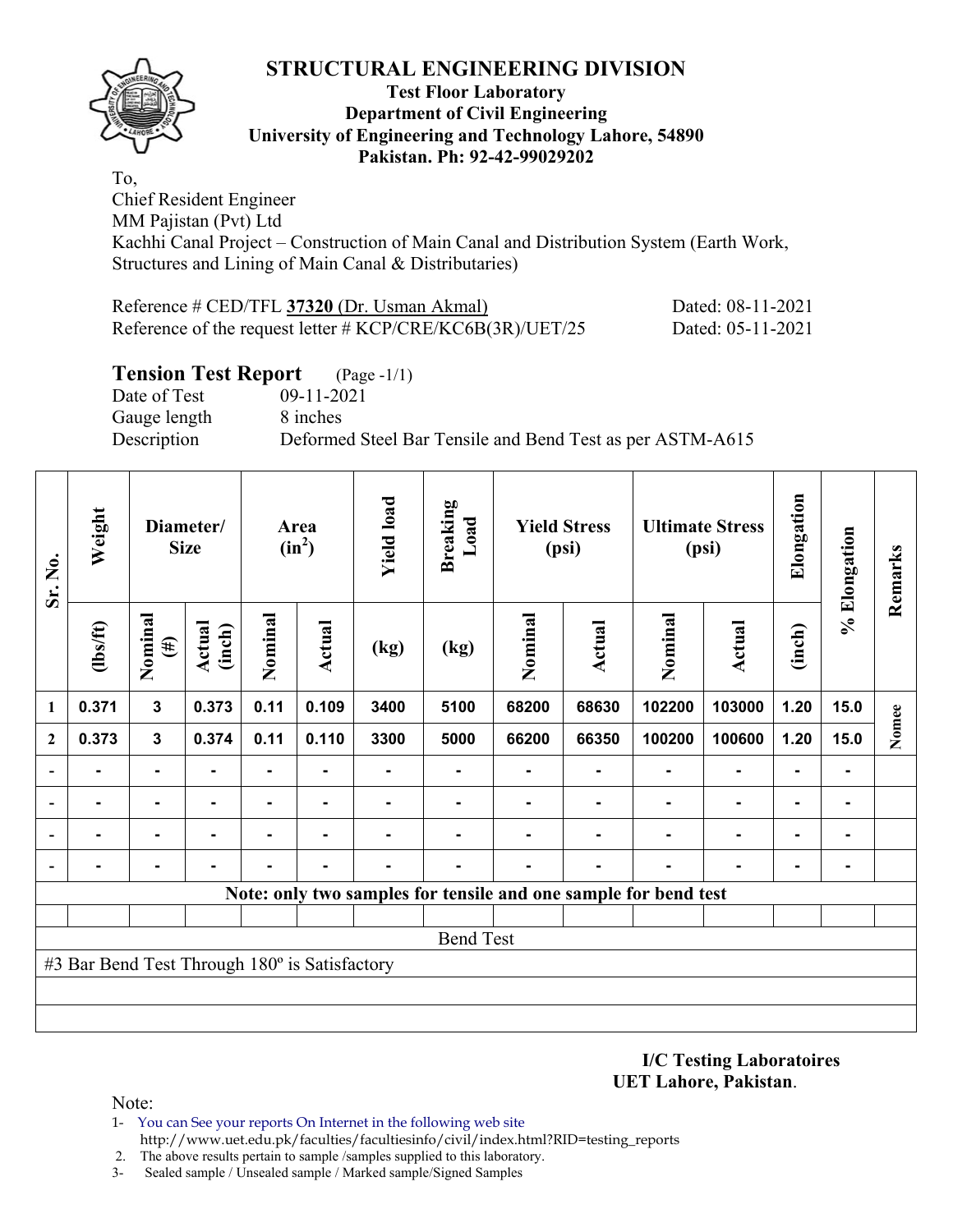

## **Test Floor Laboratory Department of Civil Engineering University of Engineering and Technology Lahore, 54890 Pakistan. Ph: 92-42-99029202**

To, FM (Works Div) SRDC-L Construction of MTVC Facility at SRDC-L

Reference # CED/TFL **37321** (Dr. Usman Akmal) Dated: 08-11-2021 Reference of the request letter # 63301(MTVC) Works/Div/SRDC Dated: 05-11-2021

# **Tension Test Report** (Page -1/1)

Date of Test 09-11-2021 Gauge length 8 inches

Description Deformed Steel Bar Tensile and Bend Test as per ASTM-A615

| Sr. No.                  | Weight                                        |                         | Diameter/<br><b>Size</b> |         | Area<br>$(in^2)$ |                | <b>Breaking</b><br>Load | <b>Yield Stress</b><br>(psi) |               | <b>Ultimate Stress</b><br>(psi)                                 |                | Elongation     | % Elongation | Remarks |
|--------------------------|-----------------------------------------------|-------------------------|--------------------------|---------|------------------|----------------|-------------------------|------------------------------|---------------|-----------------------------------------------------------------|----------------|----------------|--------------|---------|
|                          | (1bs/ft)                                      | Nominal<br>$(\#)$       | Actual<br>(inch)         | Nominal | Actual           | (kg)           | (kg)                    | Nominal                      | <b>Actual</b> | Nominal                                                         | Actual         | (inch)         |              |         |
| 1                        | 0.368                                         | $\overline{\mathbf{3}}$ | 0.371                    | 0.11    | 0.108            | 3400           | 4500                    | 68200                        | 69340         | 90200                                                           | 91800          | 1.10           | 13.8         |         |
| $\mathbf{2}$             | 0.357                                         | $\mathbf 3$             | 0.366                    | 0.11    | 0.105            | 3300           | 4400                    | 66200                        | 69260         | 88200                                                           | 92400          | 1.00           | 12.5         |         |
|                          |                                               | $\blacksquare$          |                          |         |                  |                |                         |                              |               |                                                                 |                |                |              |         |
| $\overline{\phantom{0}}$ |                                               | ۰                       |                          |         |                  |                |                         |                              |               |                                                                 | $\blacksquare$ | $\blacksquare$ |              |         |
|                          |                                               | ۰                       |                          |         |                  |                |                         |                              |               |                                                                 | $\blacksquare$ | $\blacksquare$ |              |         |
| $\blacksquare$           | $\blacksquare$                                | $\blacksquare$          | $\blacksquare$           |         | $\blacksquare$   | $\blacksquare$ |                         |                              | ۰             |                                                                 | $\blacksquare$ | $\blacksquare$ |              |         |
|                          |                                               |                         |                          |         |                  |                |                         |                              |               | Note: only two samples for tensile and one sample for bend test |                |                |              |         |
|                          |                                               |                         |                          |         |                  |                |                         |                              |               |                                                                 |                |                |              |         |
|                          |                                               |                         |                          |         |                  |                | <b>Bend Test</b>        |                              |               |                                                                 |                |                |              |         |
|                          | #3 Bar Bend Test Through 180° is Satisfactory |                         |                          |         |                  |                |                         |                              |               |                                                                 |                |                |              |         |
|                          |                                               |                         |                          |         |                  |                |                         |                              |               |                                                                 |                |                |              |         |
|                          |                                               |                         |                          |         |                  |                |                         |                              |               |                                                                 |                |                |              |         |

**I/C Testing Laboratoires UET Lahore, Pakistan**.

Note:

1- You can See your reports On Internet in the following web site http://www.uet.edu.pk/faculties/facultiesinfo/civil/index.html?RID=testing\_reports

2. The above results pertain to sample /samples supplied to this laboratory.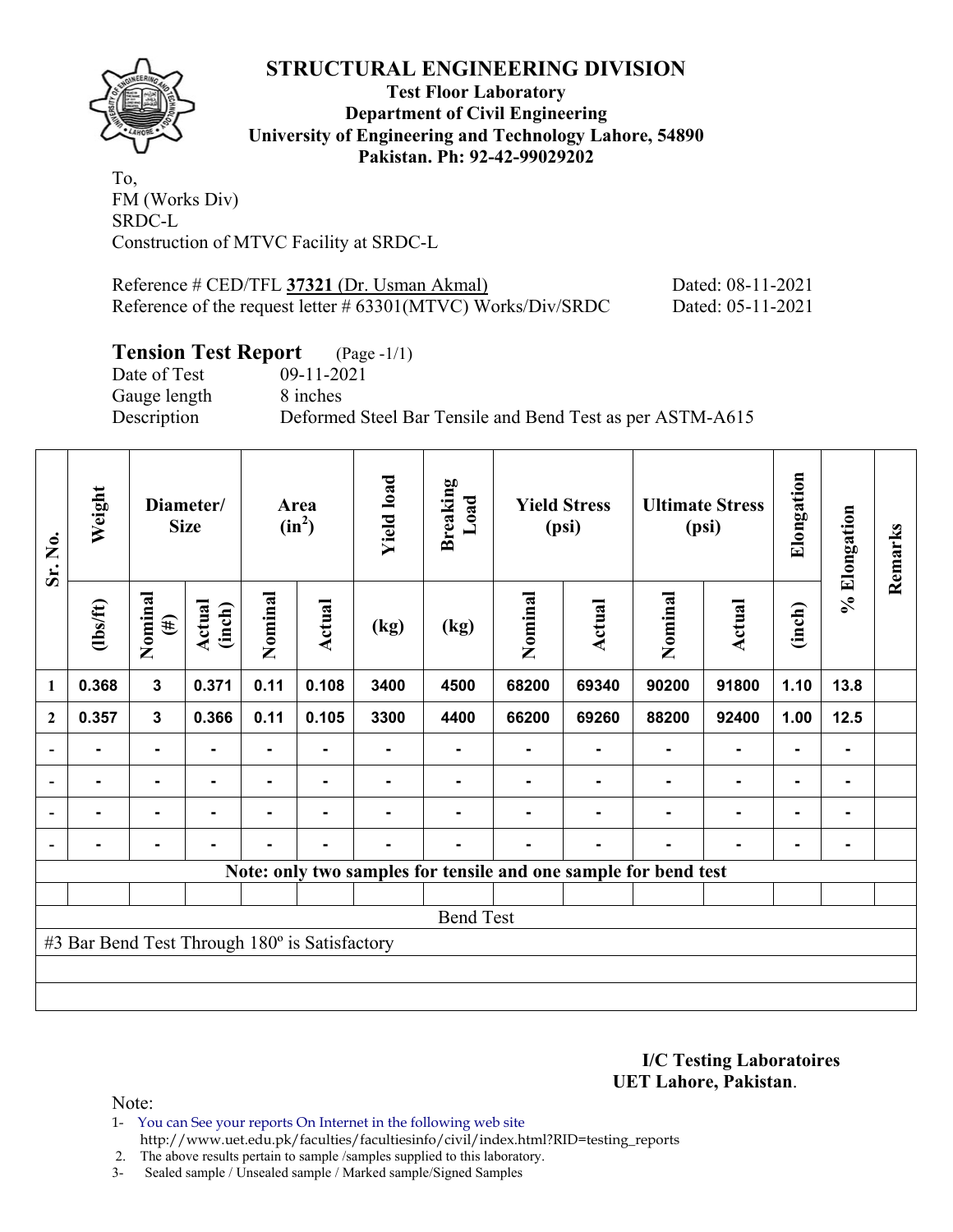

#### **Test Floor Laboratory Department of Civil Engineering University of Engineering and Technology Lahore, 54890 Pakistan. Ph: 92-42-99029202**

To, M/S Imperium Hospitality (Pvt) Limited Gulberg II, Lahore

Reference # CED/TFL **37324** (Dr. Usman Akmal) Dated: 08-11-2021 Reference of the request letter # IHPL/Steel/0142 Dated: 05-11-2021

| <b>Tension Test Report</b> (Page -1/1) |                                                           |
|----------------------------------------|-----------------------------------------------------------|
| Date of Test                           | 09-11-2021                                                |
| Gauge length                           | 8 inches                                                  |
| Description                            | Deformed Steel Bar Tensile and Bend Test as per ASTM-A615 |

| Sr. No.      | Weight                                        | Diameter/<br><b>Size</b> |                  | Area<br>$(in^2)$         |                          | <b>Yield load</b> | <b>Breaking</b><br>Load | <b>Yield Stress</b><br>(psi) |               | <b>Ultimate Stress</b><br>(psi)                                    |                          | Elongation               | % Elongation                 | Remarks    |
|--------------|-----------------------------------------------|--------------------------|------------------|--------------------------|--------------------------|-------------------|-------------------------|------------------------------|---------------|--------------------------------------------------------------------|--------------------------|--------------------------|------------------------------|------------|
|              | (1bs/ft)                                      | Nominal<br>$(\#)$        | Actual<br>(inch) | Nominal                  | Actual                   | (kg)              | (kg)                    | Nominal                      | <b>Actual</b> | Nominal                                                            | Actual                   | (inch)                   |                              |            |
| 1            | 0.372                                         | $\mathbf{3}$             | 0.373            | 0.11                     | 0.109                    | 3300              | 4800                    | 66200                        | 66600         | 96200                                                              | 96900                    | 1.00                     | 12.5                         |            |
| $\mathbf{2}$ | 0.374                                         | $\mathbf{3}$             | 0.374            | 0.11                     | 0.110                    | 3300              | 4800                    | 66200                        | 66090         | 96200                                                              | 96200                    | 1.20                     | 15.0                         | <b>PCS</b> |
| 3            | 0.382                                         | $\mathbf{3}$             | 0.378            | 0.11                     | 0.112                    | 3400              | 5000                    | 68200                        | 66720         | 100200                                                             | 98200                    | 0.80                     | 10.0                         |            |
|              | $\overline{\phantom{0}}$                      | $\overline{\phantom{0}}$ |                  | $\overline{\phantom{0}}$ | $\overline{\phantom{a}}$ |                   |                         |                              |               |                                                                    | $\overline{\phantom{0}}$ | $\overline{\phantom{0}}$ | $\qquad \qquad \blacksquare$ |            |
|              |                                               | $\overline{\phantom{0}}$ |                  |                          |                          |                   |                         |                              |               |                                                                    | $\blacksquare$           |                          | $\overline{\phantom{a}}$     |            |
|              |                                               |                          |                  |                          |                          |                   |                         |                              |               |                                                                    |                          |                          |                              |            |
|              |                                               |                          |                  |                          |                          |                   |                         |                              |               | Note: only three samples for tensile and two samples for bend test |                          |                          |                              |            |
|              |                                               |                          |                  |                          |                          |                   |                         |                              |               |                                                                    |                          |                          |                              |            |
|              |                                               |                          |                  |                          |                          |                   | <b>Bend Test</b>        |                              |               |                                                                    |                          |                          |                              |            |
|              | #3 Bar Bend Test Through 180° is Satisfactory |                          |                  |                          |                          |                   |                         |                              |               |                                                                    |                          |                          |                              |            |
|              | #3 Bar Bend Test Through 180° is Satisfactory |                          |                  |                          |                          |                   |                         |                              |               |                                                                    |                          |                          |                              |            |
|              |                                               |                          |                  |                          |                          |                   |                         |                              |               |                                                                    |                          |                          |                              |            |

Witness byEngr. Ali Husnain Khan (Kingcreate Builders)

**I/C Testing Laboratoires UET Lahore, Pakistan**.

Note:

1- You can See your reports On Internet in the following web site http://www.uet.edu.pk/faculties/facultiesinfo/civil/index.html?RID=testing\_reports

2. The above results pertain to sample /samples supplied to this laboratory.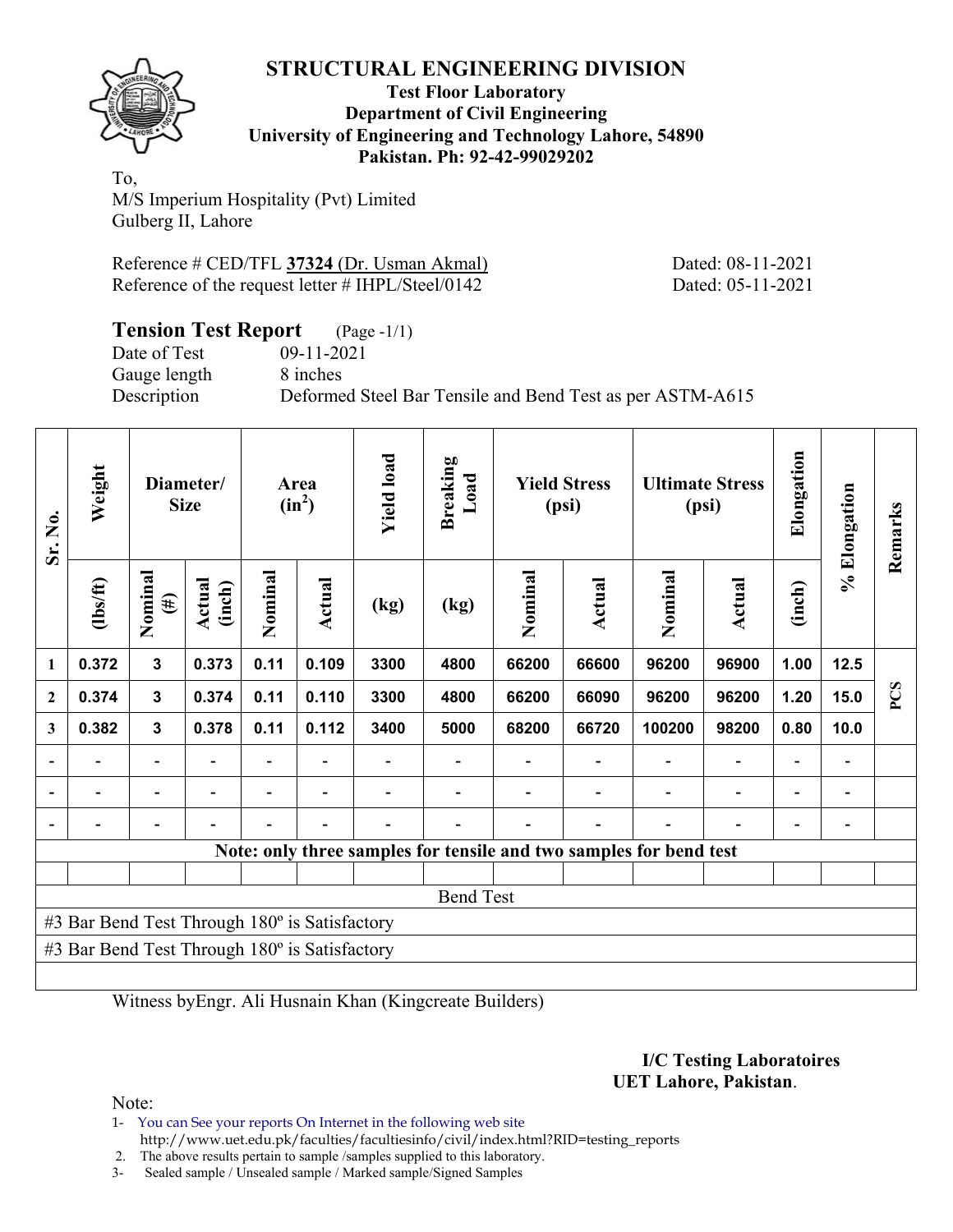

**Test Floor Laboratory Department of Civil Engineering University of Engineering and Technology Lahore, 54890 Pakistan. Ph: 92-42-99029202** 

To, Usman Ibrahim Construction Lahore

| Reference # CED/TFL 37325 (Dr. Nauman Khurram)              | Dated: 08-11-2021 |
|-------------------------------------------------------------|-------------------|
| Reference of the request letter # UICP/11/3A/GULBERG/LHE/01 | Dated: 08-11-2021 |

# **Tension Test Report** (Page -1/1)

Date of Test 09-11-2021 Gauge length 8 inches

Description Deformed Steel Bar Tensile and Bend Test as per ASTM-A615

| Sr. No.                  | Weight         | Diameter/<br><b>Size</b><br>(inch) |        | Area<br>$(in^2)$ |                | <b>Yield load</b>                                   | <b>Breaking</b><br>Load | <b>Yield Stress</b><br>(psi)                                   |        | <b>Ultimate Stress</b><br>(psi) |               | Elongation | % Elongation | Remarks |
|--------------------------|----------------|------------------------------------|--------|------------------|----------------|-----------------------------------------------------|-------------------------|----------------------------------------------------------------|--------|---------------------------------|---------------|------------|--------------|---------|
|                          | $\frac{2}{10}$ | Nominal                            | Actual | Nominal          | Actual         | (kg)                                                | (kg)                    | Nominal                                                        | Actual | Nominal                         | <b>Actual</b> | (inch)     |              |         |
| $\mathbf{1}$             | 0.379          | 3/8                                | 0.377  | 0.11             | 0.111          | 3700                                                | 4900                    | 74200                                                          | 73240  | 98200                           | 97000         | 1.00       | 12.5         |         |
| $\overline{2}$           | 0.380          | 3/8                                | 0.377  | 0.11             | 0.112          | 3800                                                | 4900                    | 76200                                                          | 74910  | 98200                           | 96600         | 1.00       | $12.5$       |         |
|                          |                | $\blacksquare$                     |        | ۰                |                |                                                     |                         |                                                                | ۰      |                                 | ۰             |            | ۰            |         |
| $\overline{\phantom{0}}$ |                | $\blacksquare$                     |        |                  |                |                                                     |                         |                                                                |        |                                 |               |            | ۰            |         |
| $\overline{\phantom{a}}$ | ۰              | ۰                                  |        |                  |                |                                                     |                         |                                                                |        |                                 |               |            | ۰            |         |
|                          | $\blacksquare$ | $\blacksquare$                     |        |                  | $\blacksquare$ |                                                     |                         |                                                                |        |                                 |               |            | ۰            |         |
|                          |                |                                    |        |                  |                |                                                     |                         | Note: only one sample for tensile and one sample for bend test |        |                                 |               |            |              |         |
|                          |                |                                    |        |                  |                |                                                     |                         |                                                                |        |                                 |               |            |              |         |
|                          |                |                                    |        |                  |                |                                                     | <b>Bend Test</b>        |                                                                |        |                                 |               |            |              |         |
|                          |                |                                    |        |                  |                | 3/8" Dia Bar Bend Test Through 180° is Satisfactory |                         |                                                                |        |                                 |               |            |              |         |
|                          |                |                                    |        |                  |                |                                                     |                         |                                                                |        |                                 |               |            |              |         |
|                          |                |                                    |        |                  |                |                                                     |                         |                                                                |        |                                 |               |            |              |         |

#### **I/C Testing Laboratoires UET Lahore, Pakistan**.

Note:

1- You can See your reports On Internet in the following web site http://www.uet.edu.pk/faculties/facultiesinfo/civil/index.html?RID=testing\_reports

2. The above results pertain to sample / samples supplied to this laboratory.<br>3- Sealed sample / Unsealed sample / Marked sample/Signed Samples